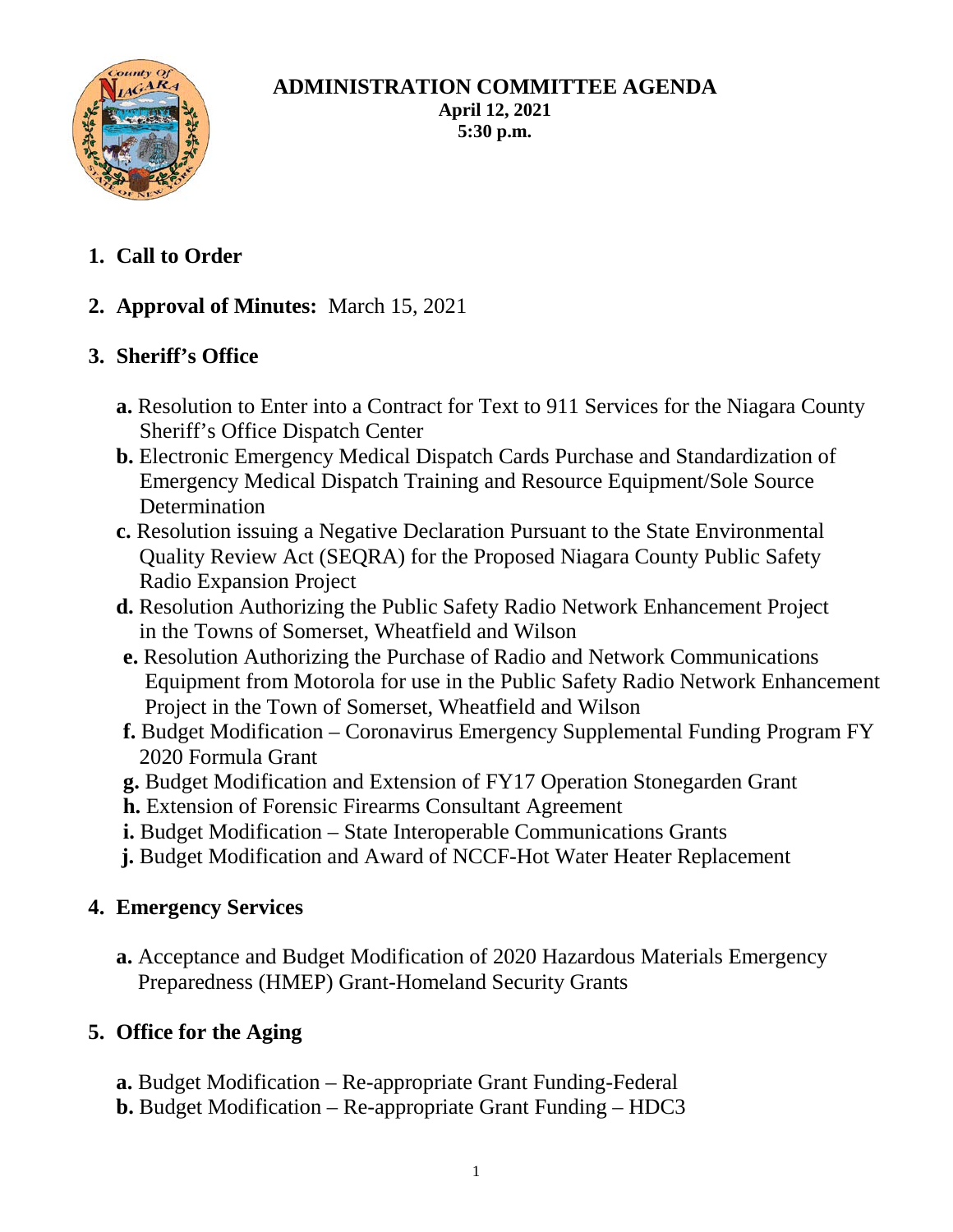

#### **ADMINISTRATION COMMITTEE AGENDA April 12, 2021 5:30 p.m.**

**c.** Budget Modification – Acceptance of Funds from Consolidated Appropriations Act COVID19-HDC5

## **6. Mental Health**

**a.** Budget Modification – Accept NYS OASIS One-Time Only Funding for Cazenovia Recovery

### **7. Water District**

- **a.** Capital Project Creation Water-Pump Stations HVAC Upgrades
- **b.** Capital Project Creation Water-Raw Water Pump Station Upgrades

### **8. Public Works**

- **a.** Capital Project Close-Out and Budget Modification
- **b.** Award of Contract Sunset Drive Road and Drainage Improvements
- **c.** Replacement of Wisterman Road Bridge over Mud Creek/Hosmer Road Bridge over Fish Creek – Change Order No. 1-Final
- d**.** Wisterman Road Bridge over Mud Creek/Hosmer Road Bridge over Fish Creek Consultant Amendment No. 4-Final
- **e.** Culvert Rehabilitation Final Payment
- **f.** Akron Road Rehabilitation Consultant Amendment No. 1

### **9. Economic Development**

**a.** Fixing Date and Notice for the Public Hearing for Community Development Block Grant CARES Act Application to Implement the Niagara Orleans Regional Alliance (NORA) Work Plan

#### **10. Human Resources**

**a.** Summer Hours – 2021